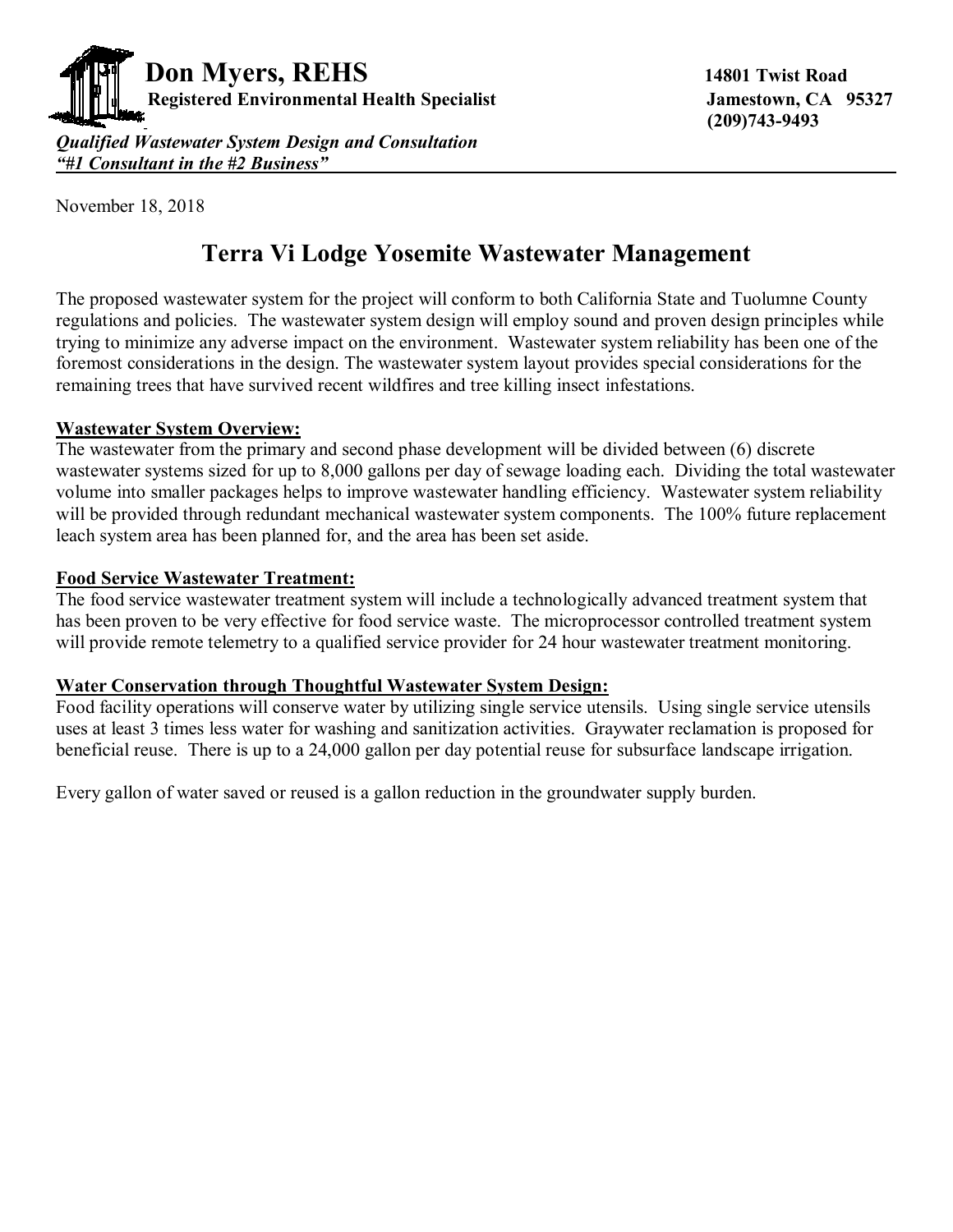

 **(209)743-9493** 

*Qualified Wastewater System Design and Consultation "#1 Consultant in the #2 Business"***\_\_\_\_\_\_\_\_\_\_\_\_\_\_\_\_\_\_\_\_\_\_\_\_\_\_\_\_\_\_\_\_\_\_\_\_\_\_\_\_\_\_\_\_\_\_\_\_\_\_\_\_\_\_\_\_\_\_\_\_**

November 11, 2018

## **Terra Vi Lodge Yosemite**

Wastewater System Sizing & Design Criteria

The wastewater system sizing is based on full time maximum facility use and occupancy. System size specifications include phase I and phase II development. The sources for daily wastewater loading include guest rooms/cabins, conference facility occupancy, retail floor space, staff/employees, guest only food service, and a public market food service (sandwiches and coffee). The guest room wastewater is domestic strength wastewater and is treated as such. The food facility wastewater is high strength and requires advanced treatment before being dispersed in a leach system. The food facility wastewater will be combined with the wastewater from conference center occupancy, retail floor space, and staff/employees in the treatment process.

## **Guest Room & Cabin Wastewater System**

The guest room & cabin wastewater is divided into individual systems that treats and disperses the wastewater from 50 rooms for (5) 50 room wastewater systems. The guest room occupancy is (4) persons per room. The 2016 California Plumbing Code specifies 30gpd/guest or 120gpd/room or up to 6,000gpd/50 rooms.

The leach system sizing assuming a .6gpd/ $\text{ft}^2$  application rate requires 1,429 linear feet of leach trench per 50 room wastewater system for soil absorption. The application rate was derived from previous on-site soil profile testing. The leach system size will require pressure dosing for dispersal. Pumping for pressure dosing will be provided by a duplex pumping system for reliability.

The 2016 CPC septic tank sizing criteria for the 6,000gpd wastewater loading is used. The 2016 CPC specifies guest room graywater generation as 25gpd/guest or a potential for 5,000 gallons of graywater for reclamation and reuse. The graywater tank will not exceed 5,000 gallons to meet the 24 hour maximum turnover requirement per the 2016 CPC. Any surplus graywater not demanded for reclamation and reuse will passively flow into the septic tank for treatment and processing with the blackwater.

## **Food Facility and Miscellaneous Wastewater Sources**

Staff/employees, conference center, retail floor space, and food facility (hotel kitchen & public market food service) will all utilize a common wastewater system. The wastewater system includes advanced treatment to deal with the high strength wastewater generated from food service.

Wastewater daily volumes are derived from the 2016 CPC and include the following:

| 30 Staff & Employees                                           | $= 600$ gpd   |                 |
|----------------------------------------------------------------|---------------|-----------------|
| 250 Person Conference Occupancy                                | $= 1,250$ gpd |                 |
| $3,000$ ft <sup>2</sup> Retail Floor Space                     | $= 300$ gpd   |                 |
| Food Facility (2) Meals/Day/Guest                              | $= 3,840$ gpd |                 |
| Food Facility Waste for Conference, (1) Meal/Attendee          | $= 500$ gpd   |                 |
| Market Food Service (assumed maximum 500 customers served/day) | $= 1,000$ gpd |                 |
| Total Daily Loading for the Wastewater System                  | $= 7,490$ gpd | Say $8,000$ gpd |
|                                                                |               |                 |

The waste stream begins with all wastewater generated in the food facility and market entering a grease interceptor sized per the 2016 CPC. Wastewater from grease interceptor combines with the all of the other